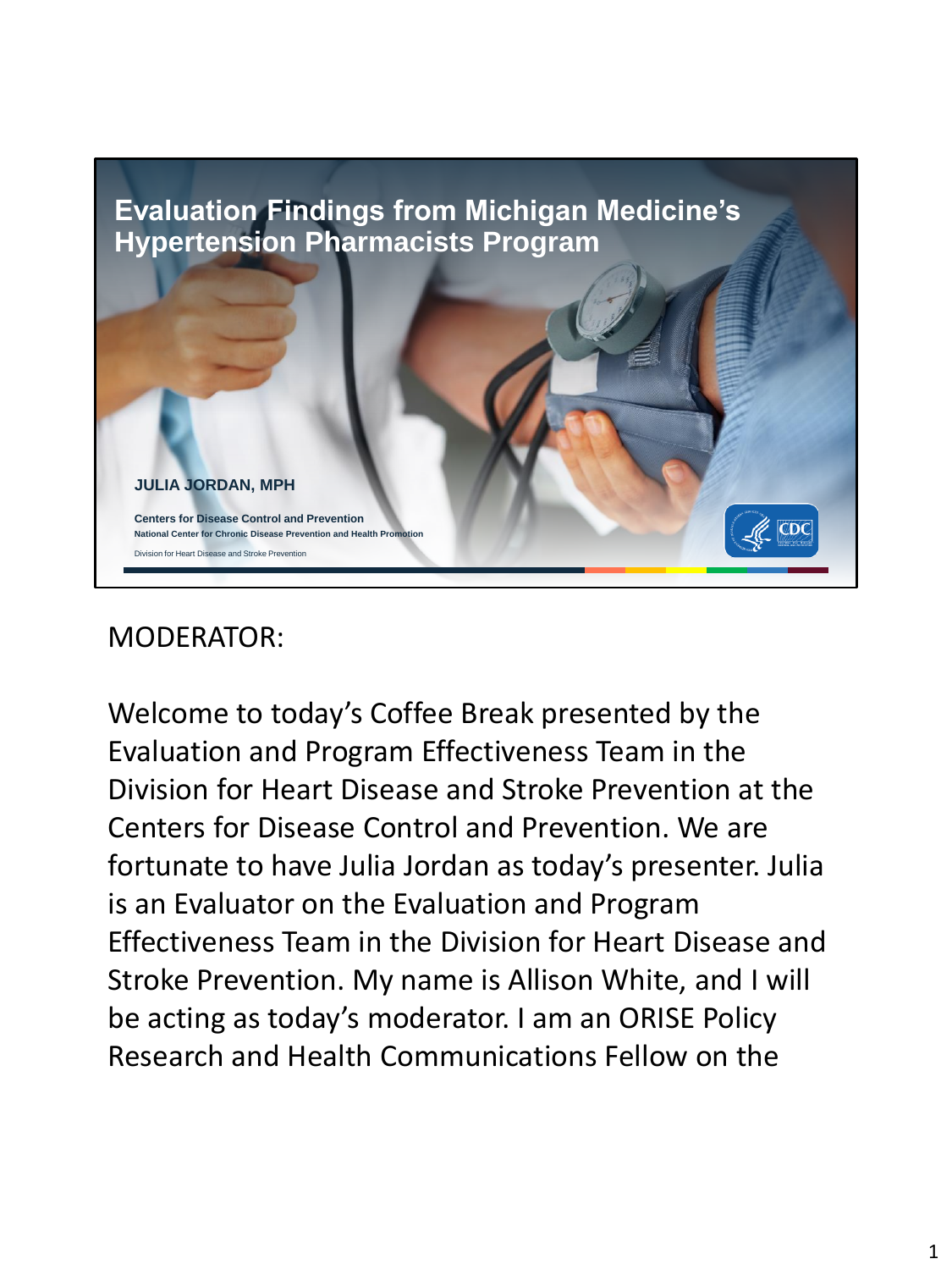Applied Research and Translation Team in the Division for Heart Disease and Stroke Prevention.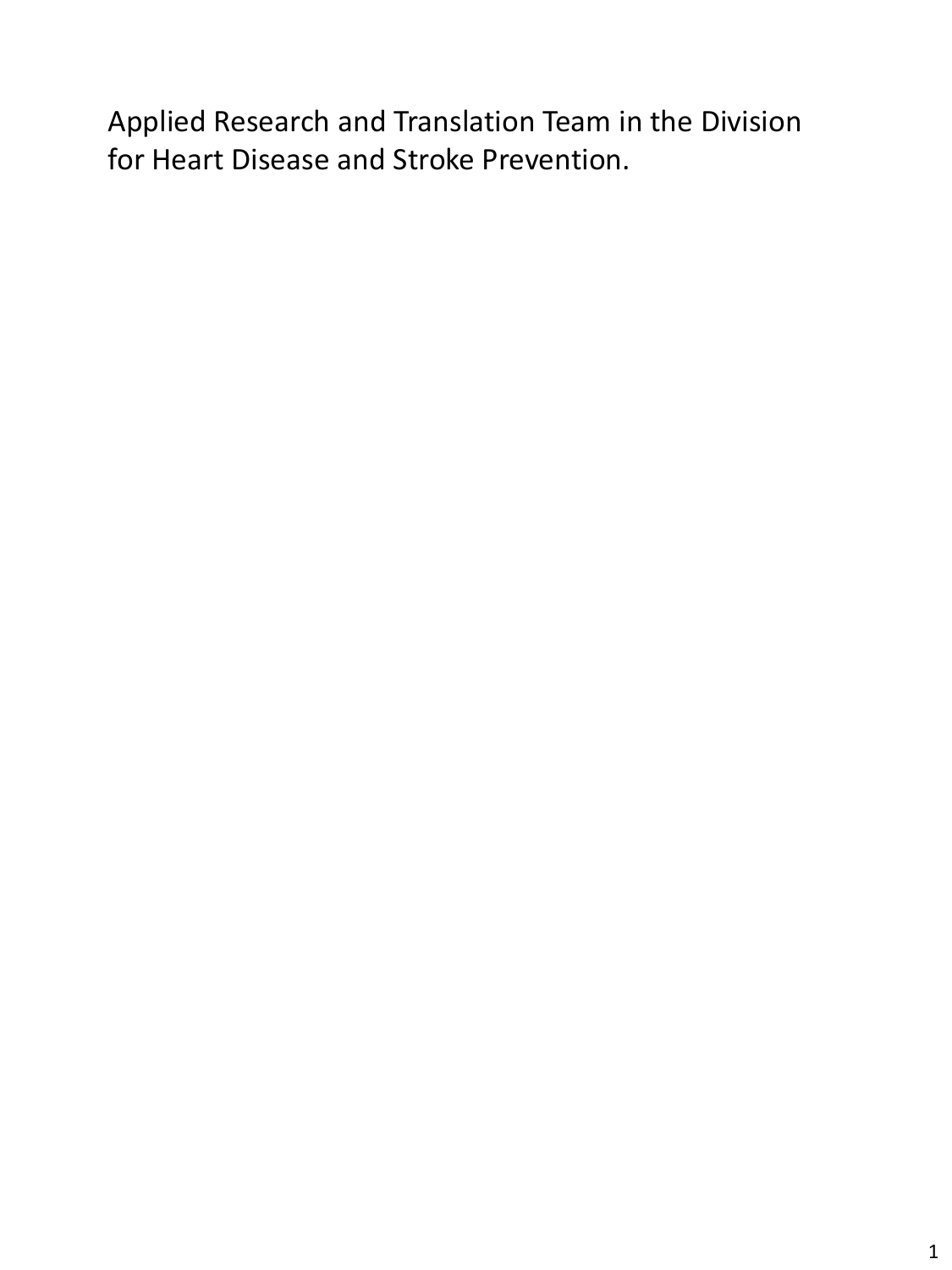

MODERATOR:

Before we begin, we have a few housekeeping items.

All participants have been muted; however, to improve audio quality, please mute your phones and microphones throughout the presentation unless prompted.

If you are having issues with audio or seeing the presentation, please message us using the chat box feature at the bottom of your screen, or send us an email at AREBheartinfo@cdc.gov

If you have questions during the presentation, please enter it into Q/A feature found at the bottom of your screen. The presenters will address any questions at the end of the session.

Since this is a training series on applied research and evaluation, we hope you will complete the poll at the end of the presentation and provide us with your feedback.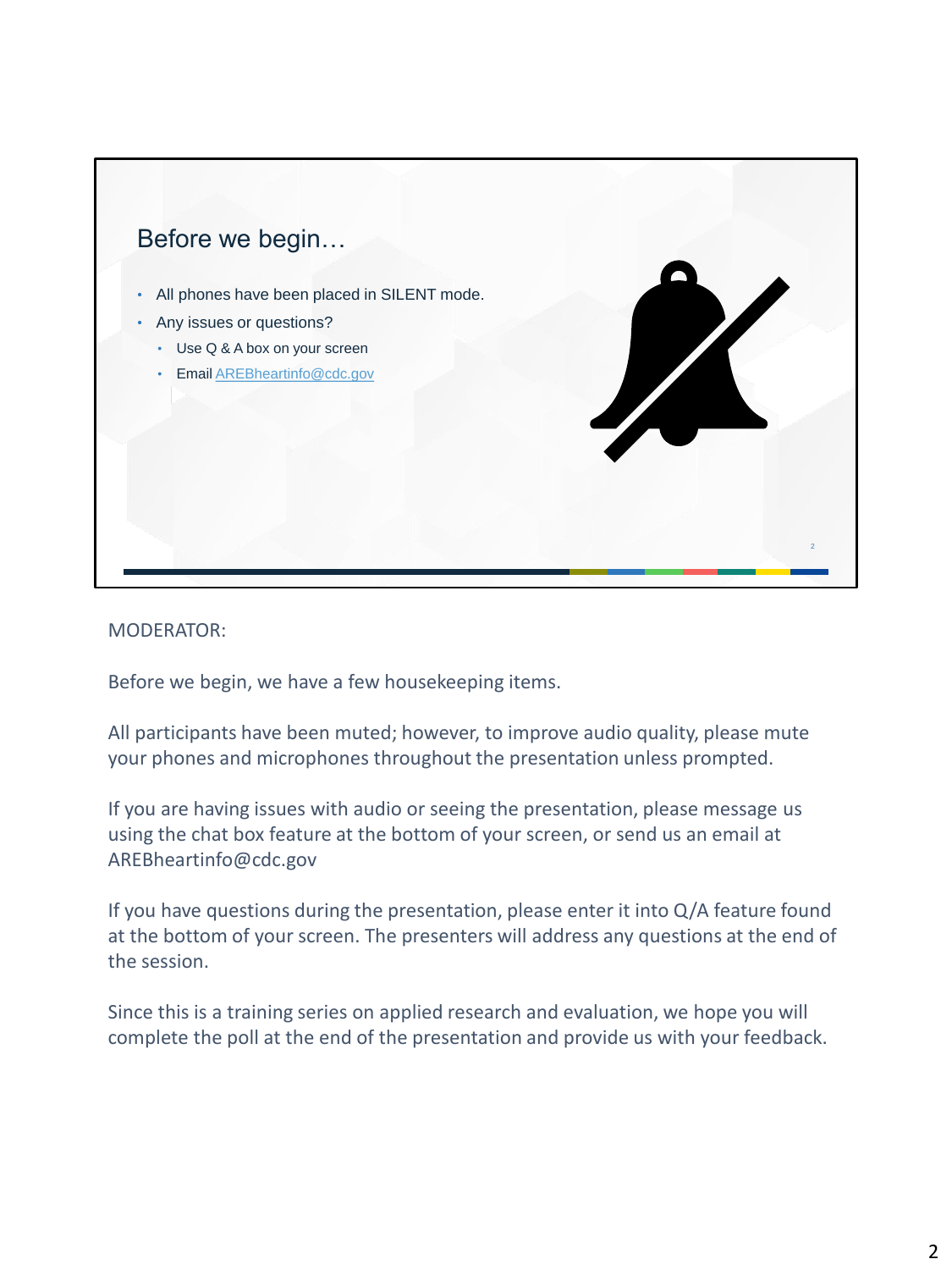

## MODERATOR:

As a disclaimer, the information presented here is for training purposes and reflects the views of the presenters. It does not necessarily represent the official position of the Centers for Disease Control and Prevention.

So, without further delay. Let's get started. **Julia,** the floor is yours.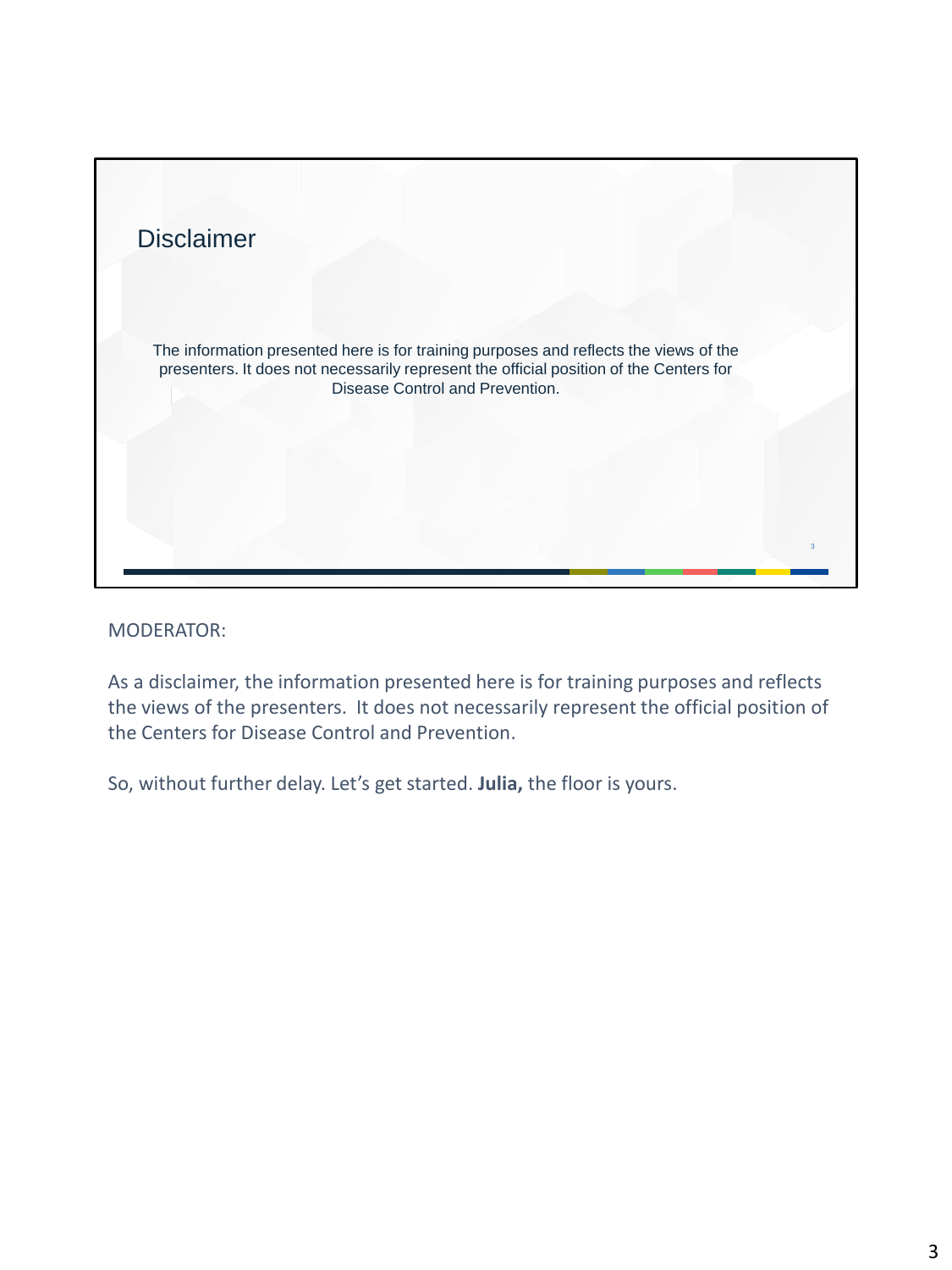

Thanks, Allison. My name is Julia Jordan and I am a Health Scientist on the Evaluation and Program Effectiveness Team in the Applied Research and Evaluation Branch.

In today's presentation, I will discuss our rigorous evaluation to understand how the Michigan Medicine Hypertension Pharmacists Program implements the Pharmacists' Patient Care Process in an ambulatory and community setting. I will then describe how our findings and lessons learned can be used in your collaborations. We will then close out with Q&A and a brief poll.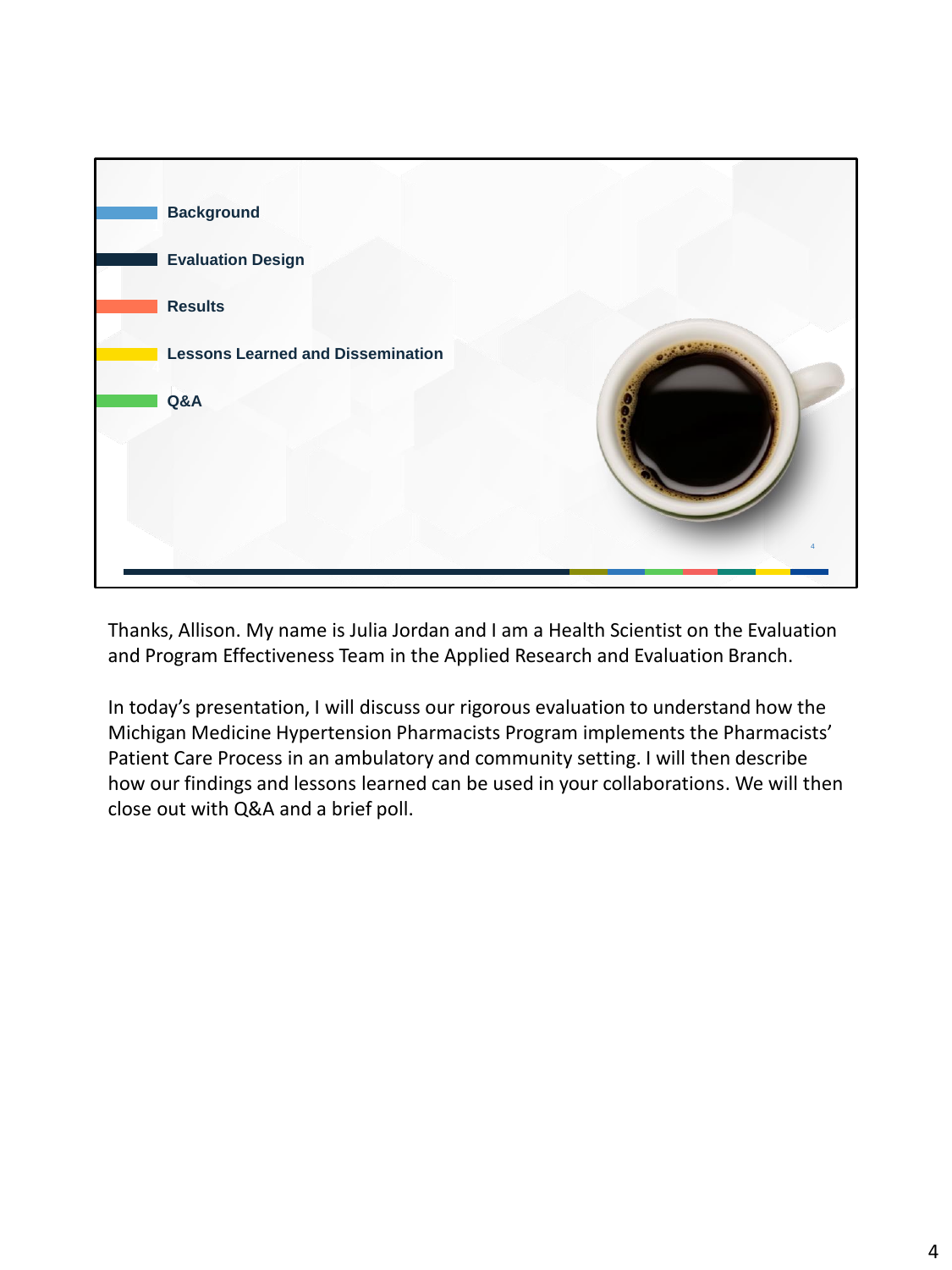

To begin, I'll go over some background information related to hypertension, the Pharmacists Patient Care Process, and the program we chose to evaluate.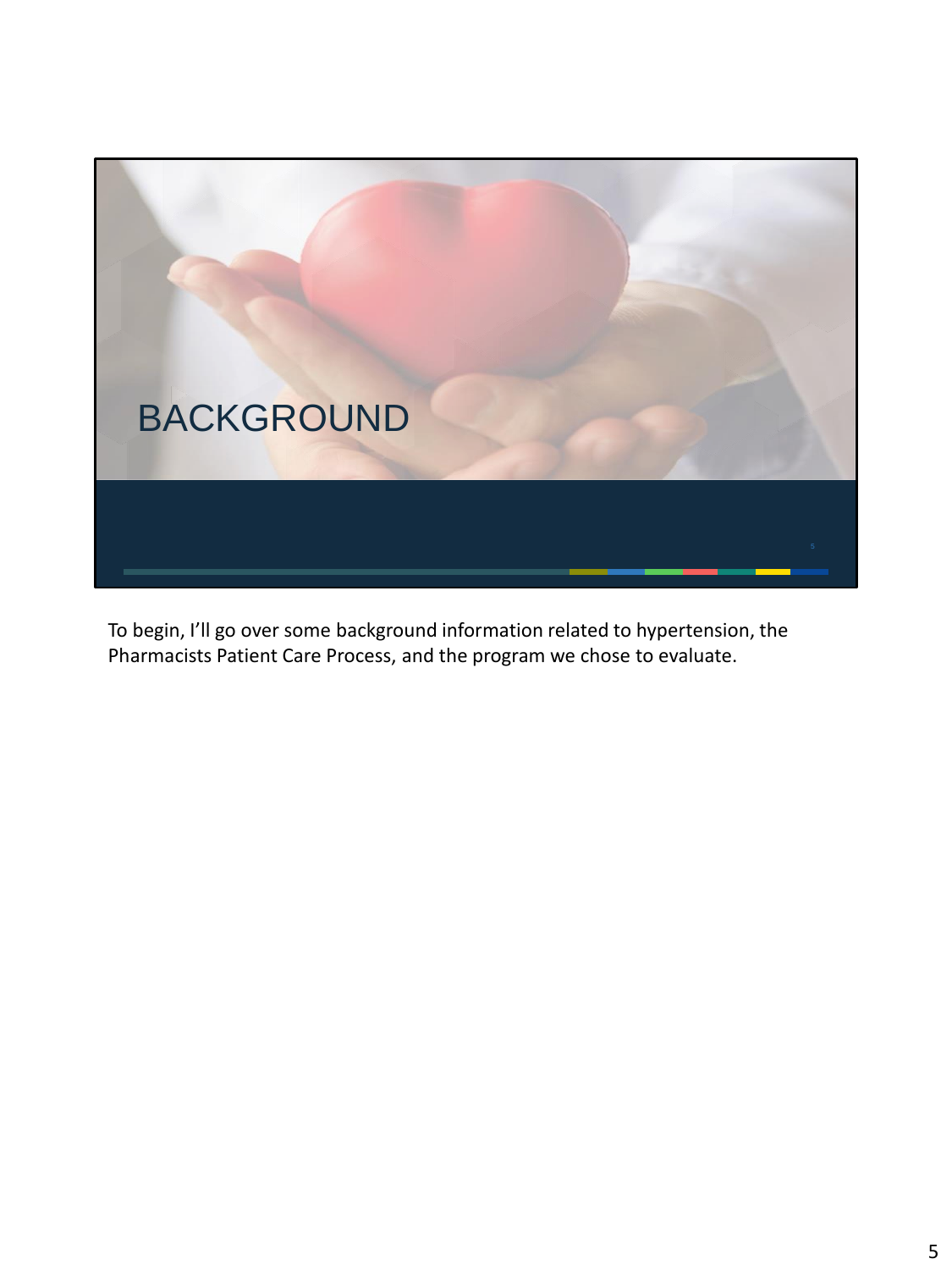

**As we all know…**hypertension is one of the leading chronic diseases in this country.

- Nearly one in two U.S. adults (108 million people) has been diagnosed with high blood pressure.
- Of those who have been diagnosed with high blood pressure, about 82% are aware of their condition
- **Health systems report common barriers to hypertension awareness, treatment, and followup, including:**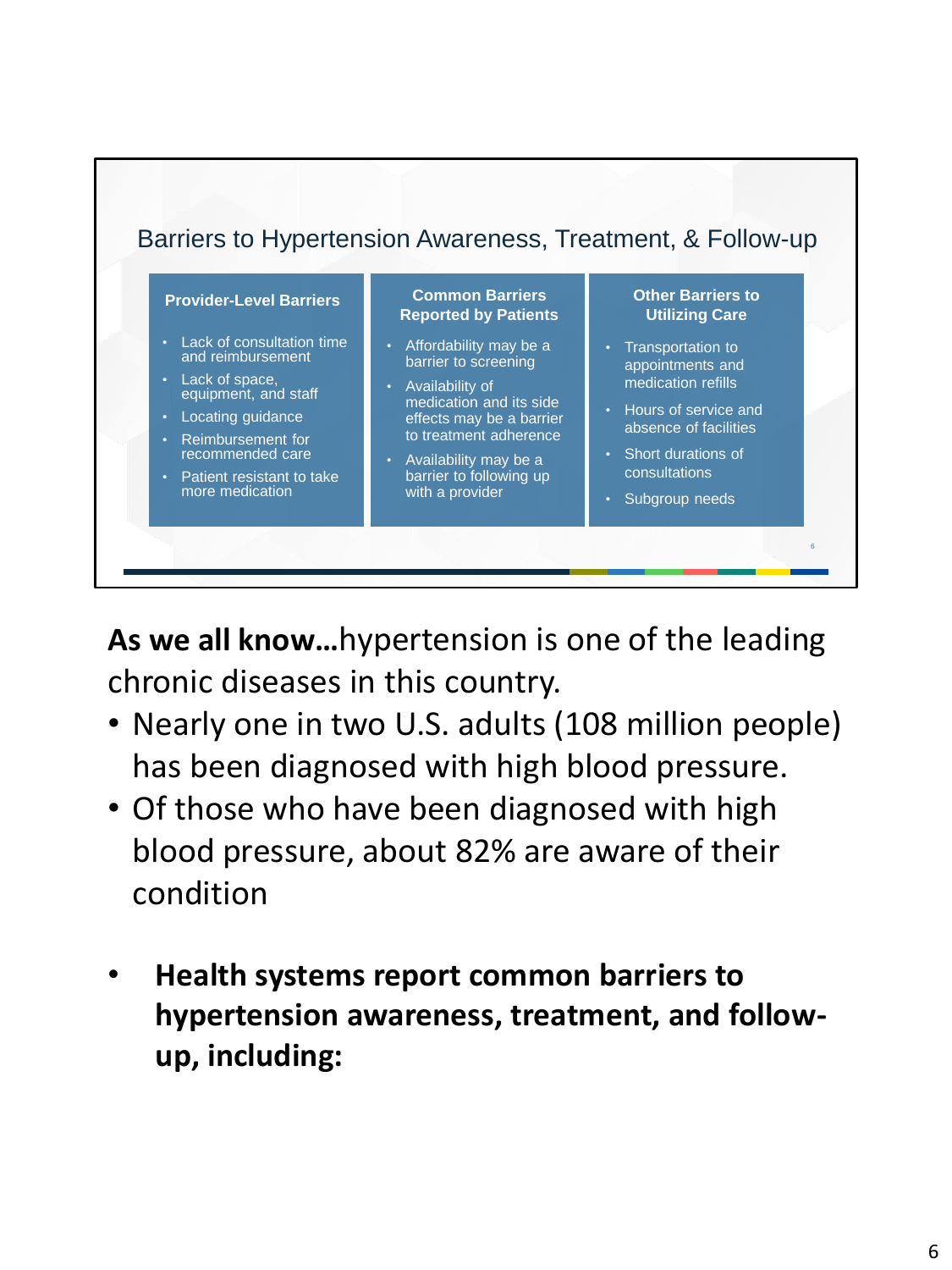- A lack of consultation time may impair the ability to follow guidelines,
- Lack of space, equipment, and staff;
- Difficulties in locating guidance on delivering care;
- Affordability; and
- Patient resistance to guideline adherence (e.g., patients wanting to try lifestyle modifications before starting a new medication).
- Affordability and availability were both barriers **impacting patients' treatment**  adherence and ability to follow up with a provider.
- **Other barriers to utilizing care consist of:**
	- Transportation difficulties hindering patients' ability to attend their appointment and obtain medication refills,
	- Inappropriate hours for screening services that conflict with working hours,
	- Short duration of physician consultations, and
	- Lack of information targeting population subgroups such as African Americans.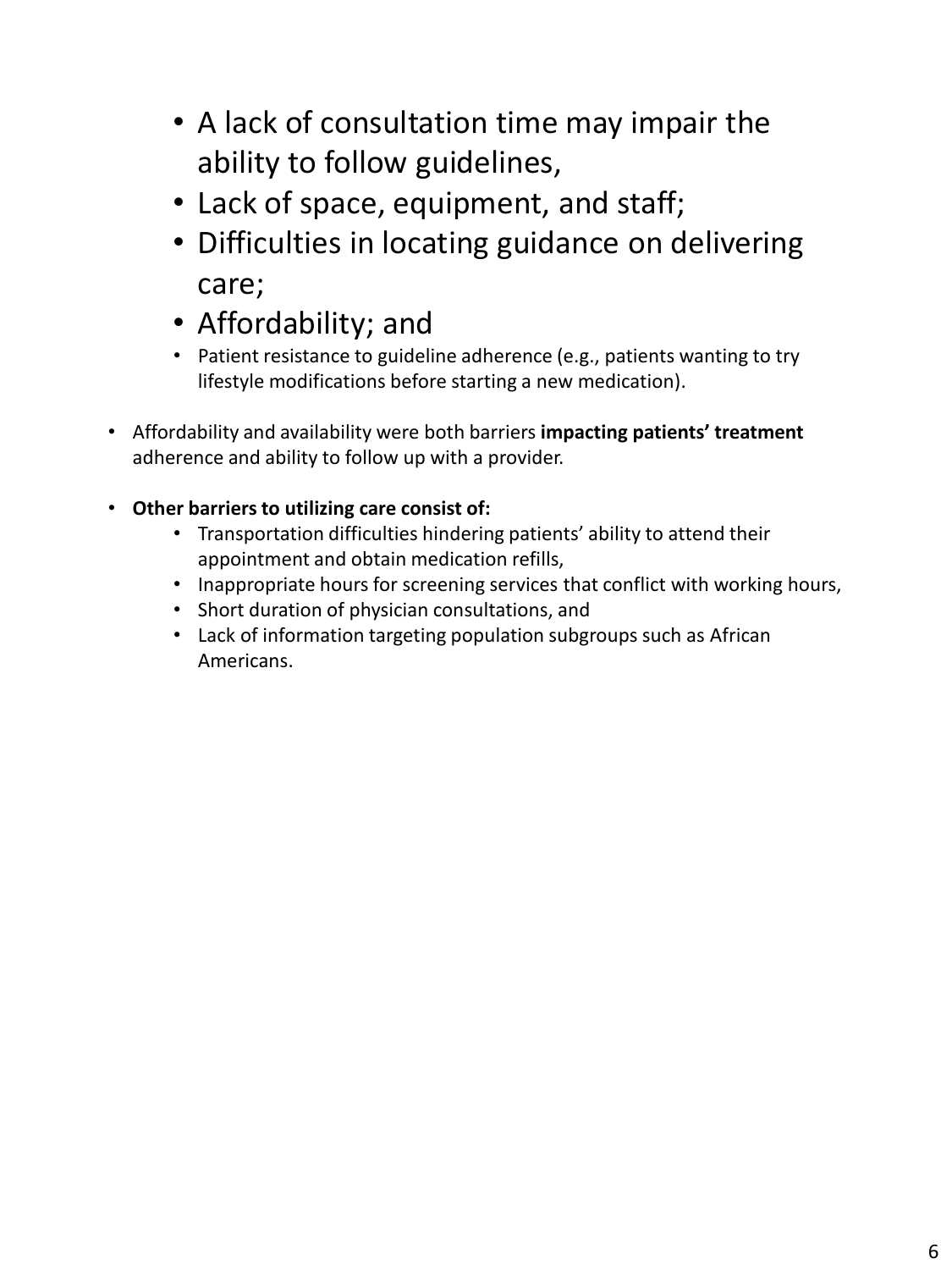

- DHDSP is committed to understanding the barriers to hypertension awareness, treatment, and follow-up by evaluating different strategies. One method that may be used to increase access to care is the Pharmacists Patient Care Process (or PPCP).
- The PPCP uses a team-based care approach and provides a standardized process of assessment, engagement, implementation, and follow-up. This method of care delivery goes beyond a traditional patient–provider relationship, incorporating pharmacists as part of a multidisciplinary team to improve patients' quality of care.
	- There is strong evidence that a teambased approach to address blood pressure management is effective in improving control.
	- Pharmacist involvement has been shown to address the public health burden of high blood pressure by improving long-term blood pressure control and decreasing racial and socioeconomic disparities.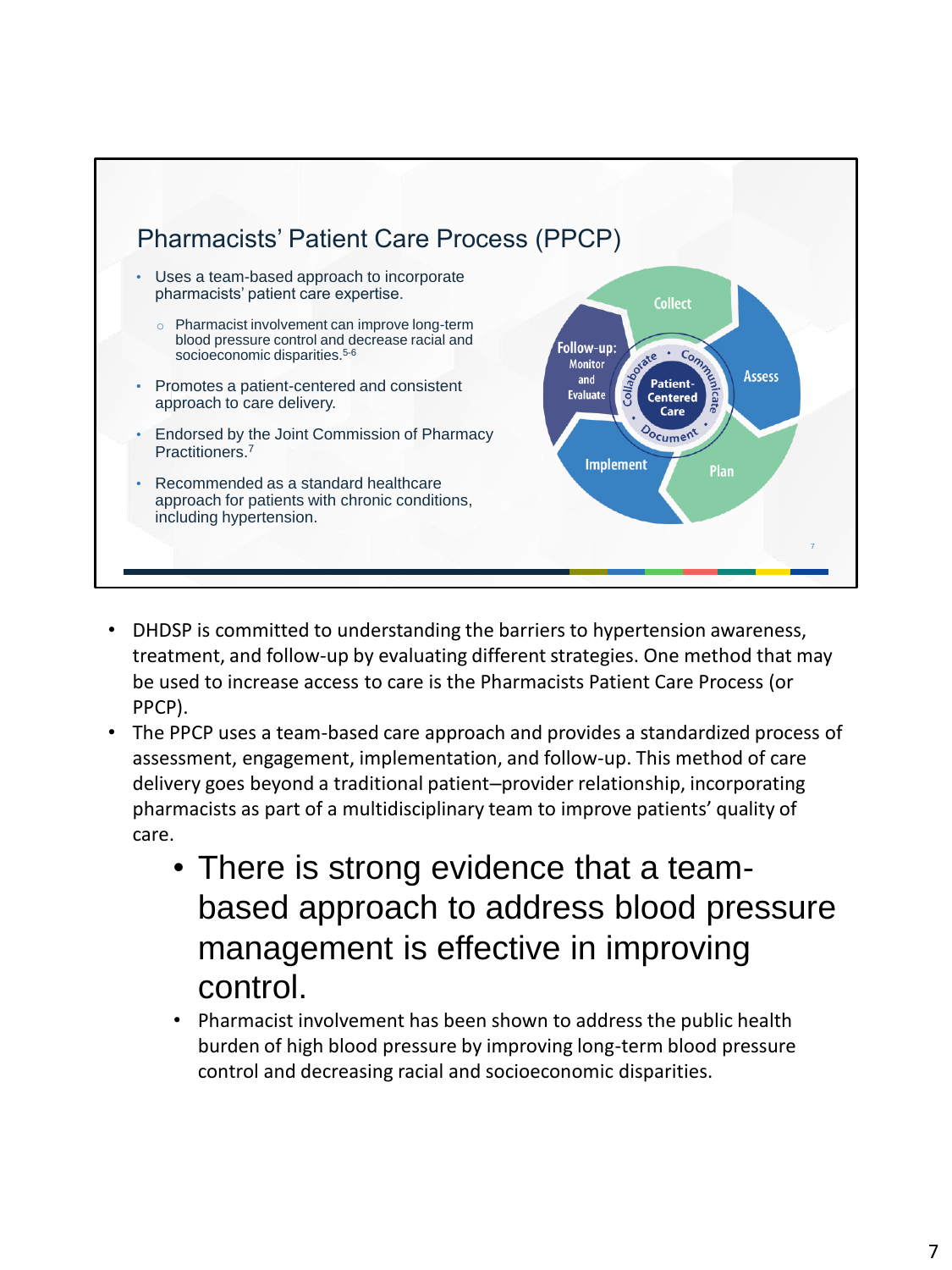• The PPCP framework is intended to promote a patient-centered and consistent approach to care delivery and can be applied to high blood pressure management in any pharmacy practice setting.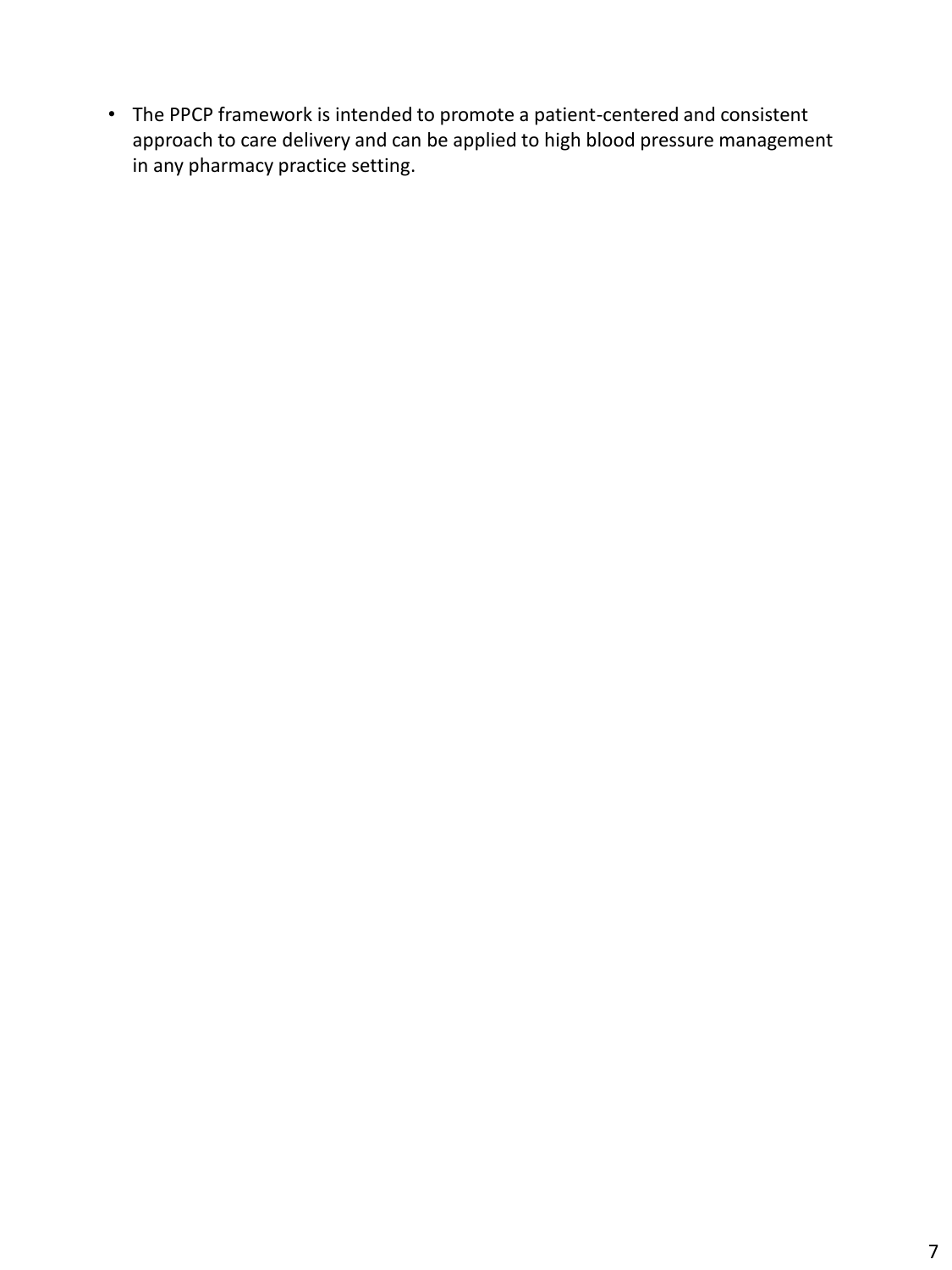

We selected the Michigan Medicine Hypertension Pharmacists Program for our evaluation. In this program, hypertensive patients are referred to pharmacists who collect patient data, assess the patient's drug therapy for appropriateness, plan and implement an individualized medication and lifestyle plan, and monitor the effectiveness and adherence to the plan. This health system also partnered with Meijer, a supercenter chain store with a retail pharmacy to extend pharmacy services in locations that were convenient for patients.

The partnership with mutually beneficial for both Michigan Medicine and Meijer.

- For Michigan Medicine, expanding the Hypertension Pharmacists Program to Meijer pharmacies allows Michigan Medicine patients to receive care at additional locations.
- For Meijer, the partnership with Michigan Medicine aligned with their values to serve members of their surrounding community.
- For patients, the partnership provided increased access to care in location that might be more convenient as opposed to traveling to a designated Michigan Medicine clinic.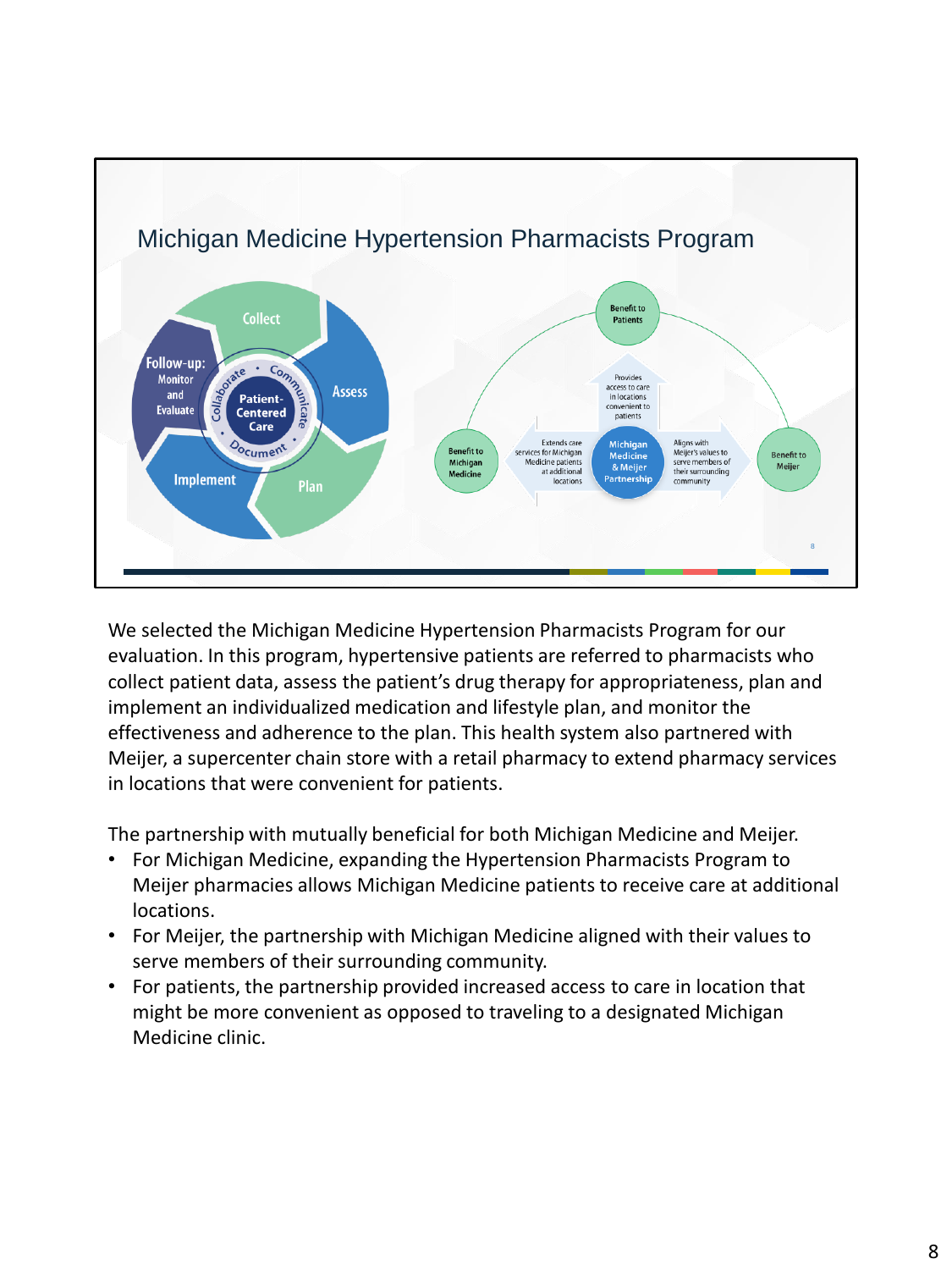

Next, I'll go over our rigorous evaluation design.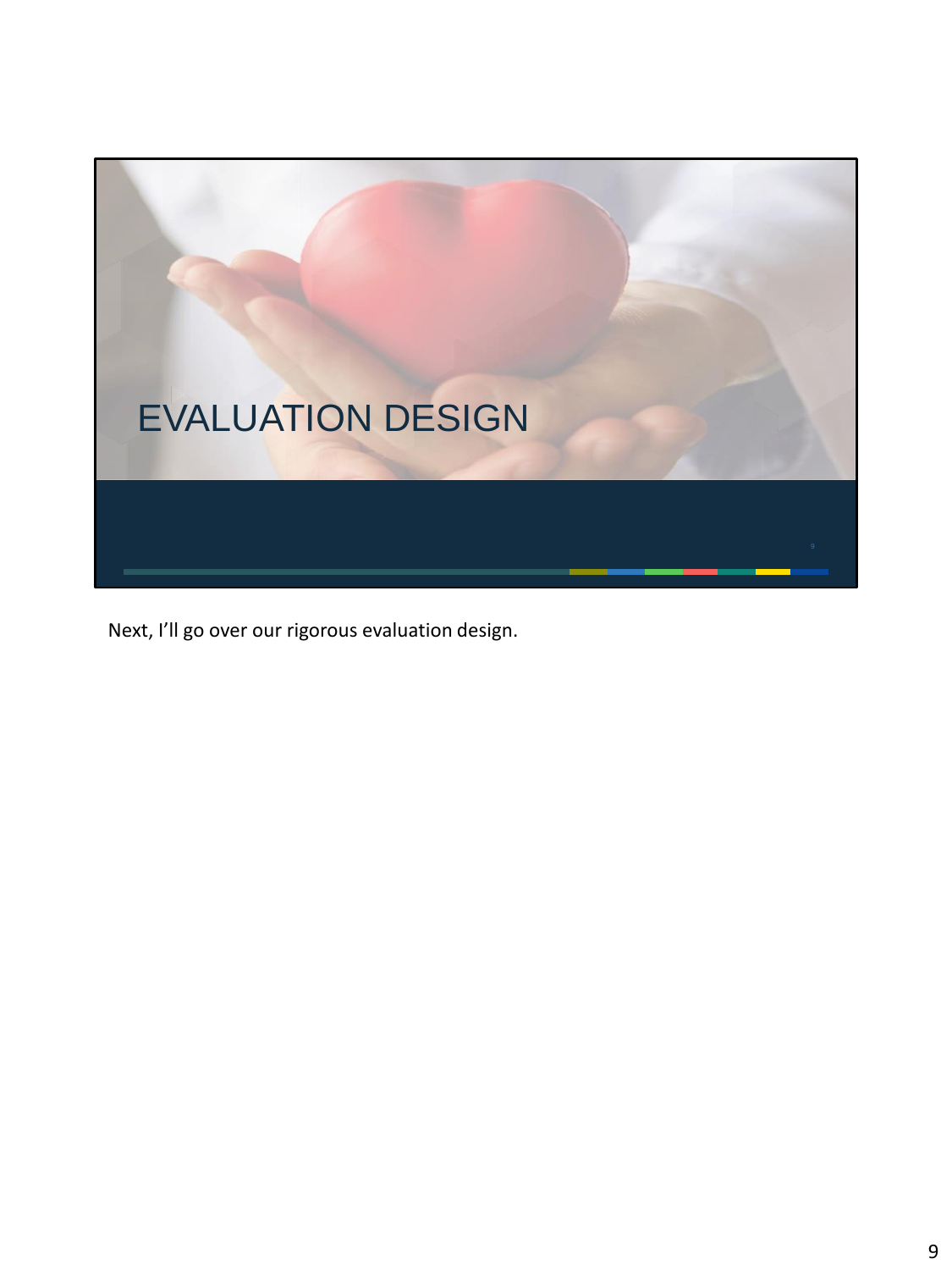

- We developed and prioritized evaluation questions based on stakeholder evaluation priorities, a guiding evaluation framework, a review of program documents, and data availability.
- The evaluation questions are broken up into three different domains:
	- Process/Implementation Looking at the implementation and workflow around the Michigan Medicine Hypertension Pharmacists Program.
	- Outcomes/Effectiveness Looking at the impact of the pharmacy program
	- Cost Looking at the costs and reimbursement associated with the program.

This was a mixed-methods evaluation that used qualitative and quantitative data. To answer our evaluation questions, data were collected through the qualitative interviews, the clinic's electronic health record (EHR), and then cost data that Michigan Medicine provided.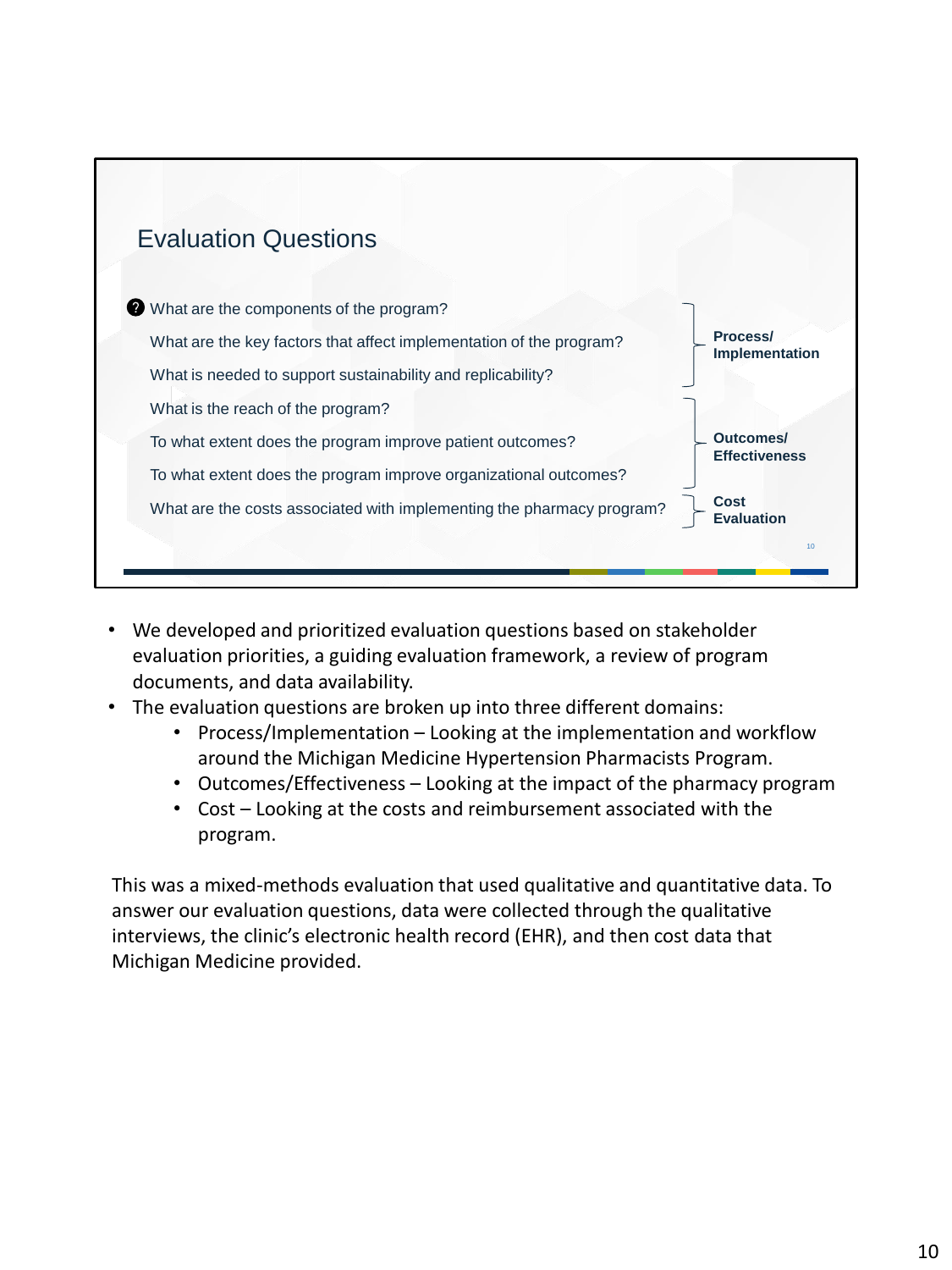

For our qualitative data, we conducted in-depth interviews with Michigan Medicine and Meijer staff during an in-person site visit. This included conducting interviews with pharmacists at Meijer and Michigan Medicine, referring providers, clinic managers, and administrative leaders. We used deductive and inductive coding to identify themes across interviews. These findings were then triangulated with our quantitative findings.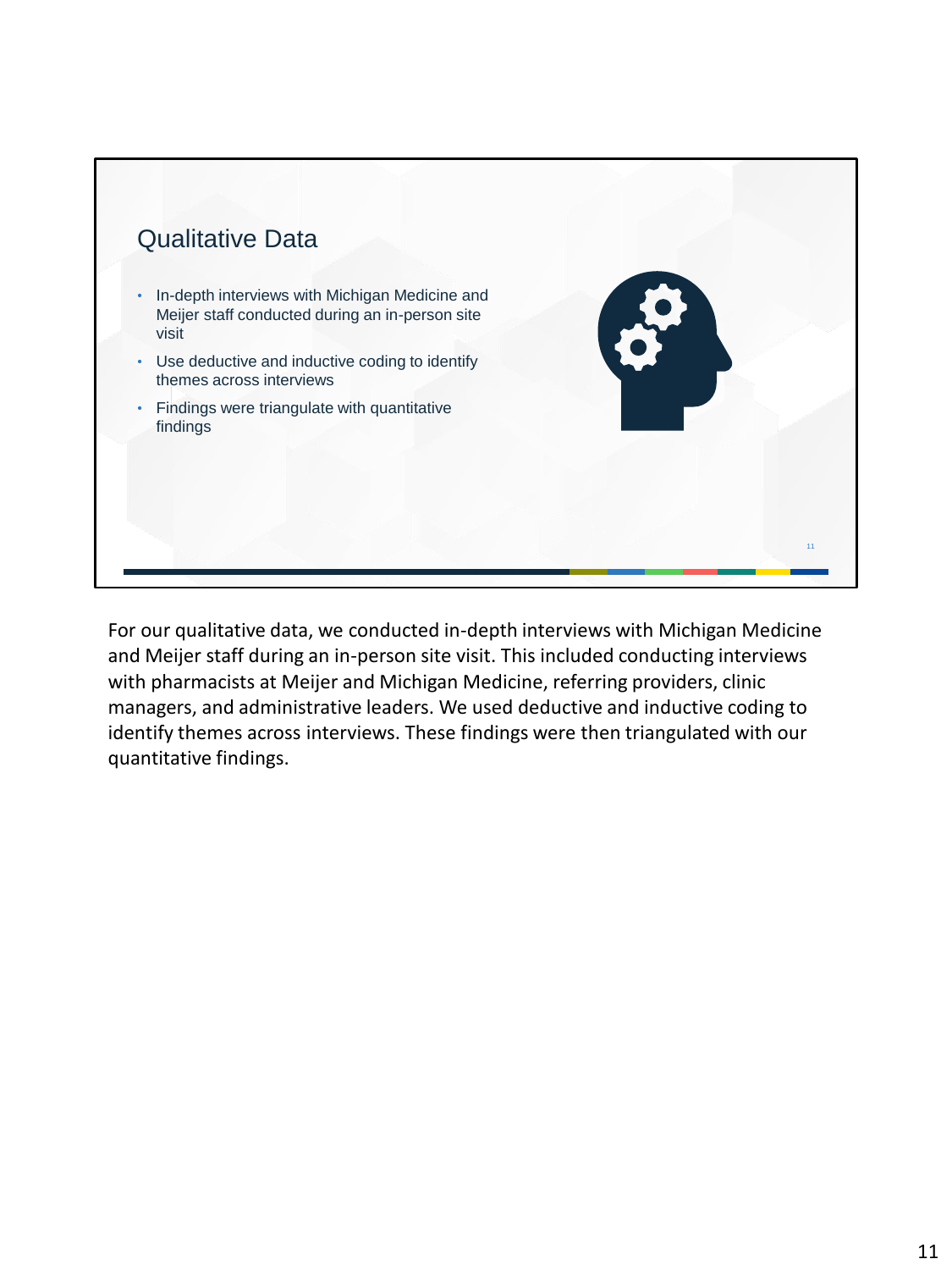

- For our quantitative data, we received data from Michigan Medicine's EHR in the form of abstracted deidentified data for patients who
	- Had at least one measurement that indicated elevated blood pressure; and
	- Were at least 18 years old at the time of the first elevated blood pressure measurement.

Our analysis used an intervention group and a comparison group to understand patient outcomes, including the percent of patients with their BP at goal, percent of patients with an increase in hypertensive medications prescribed, and the number of visits with the PCP to control blood pressure.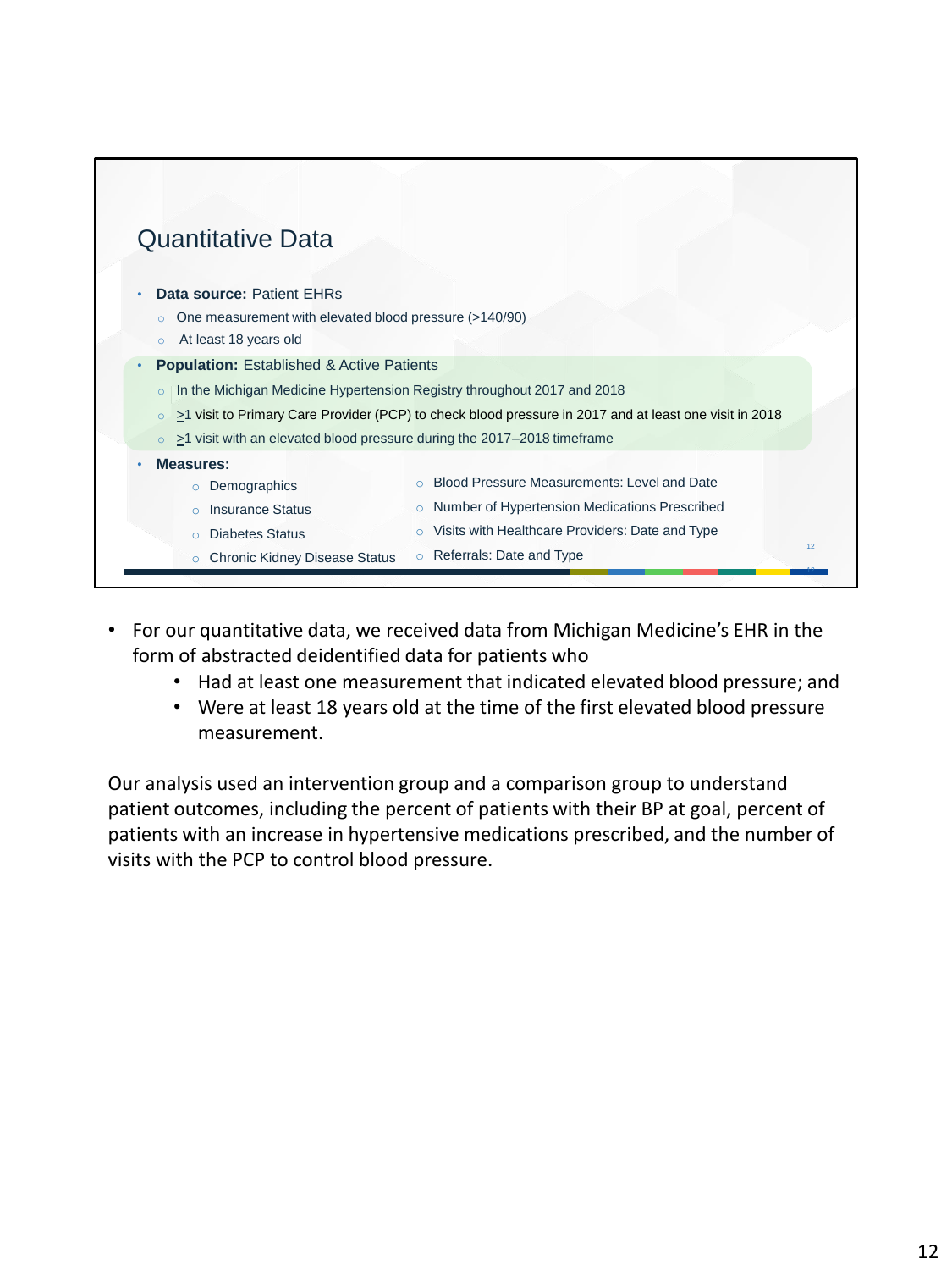

For our cost data, we gathered data directly from Michigan Medicine. **Start-up Costs:** We computed the total start-up costs of the program and the amounts allocated to each key staff member involved in program start-up.

**Ongoing Costs:** We also computed the average monthly ongoing costs for the program and how these costs are allocated across staff members. We integrated data on the average number of patients seen each month as part of the program to give context to these costs.

**Reimbursement:** We took the reported reimbursement rates used by Michigan Medicine to bill for pharmacy services and computed the average reimbursement rate. Because we did not have claims data or information on the number of patients covered by each payer, we were not able to estimate the exact revenue received for the program.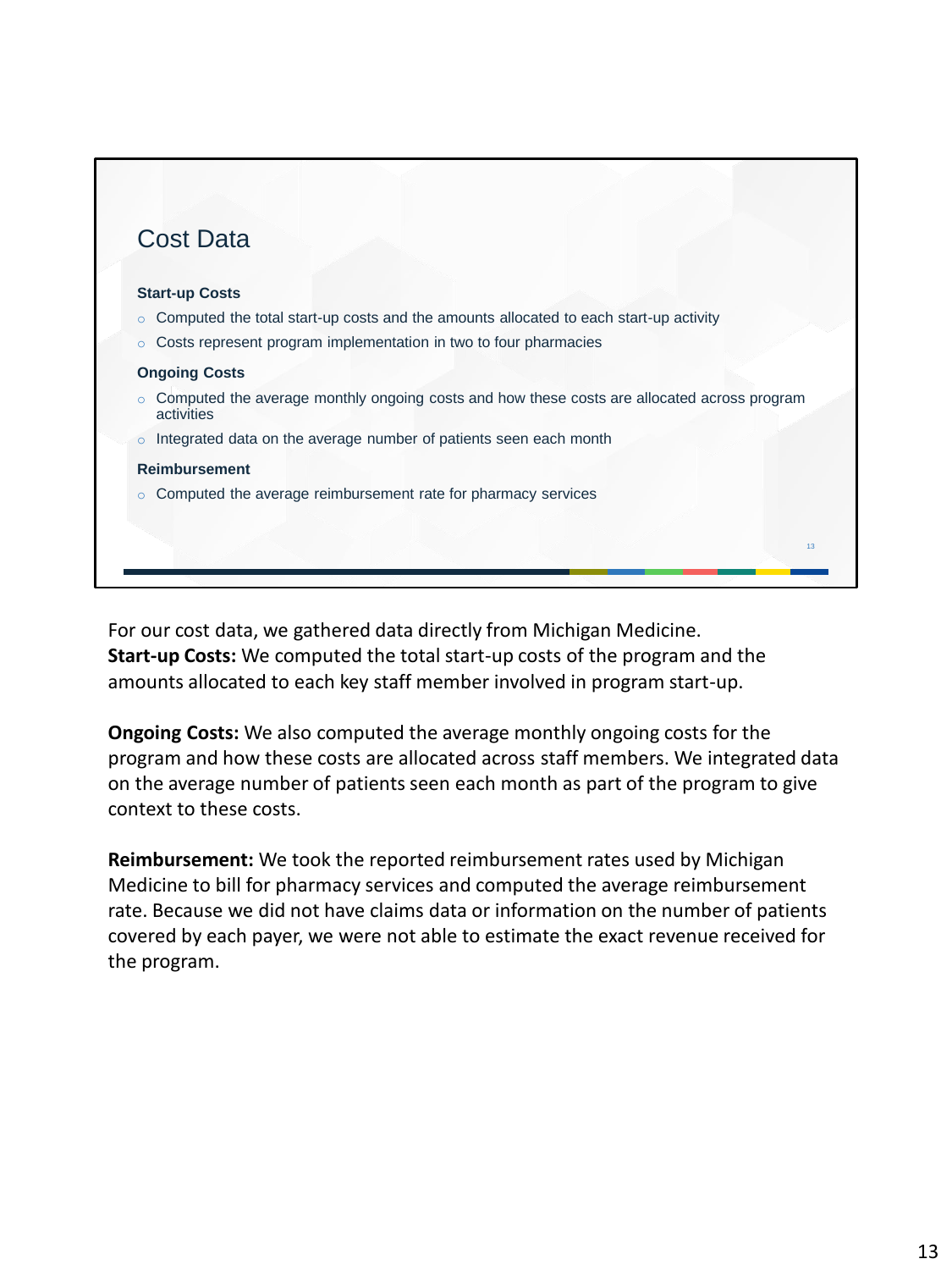

I'll now go over our results.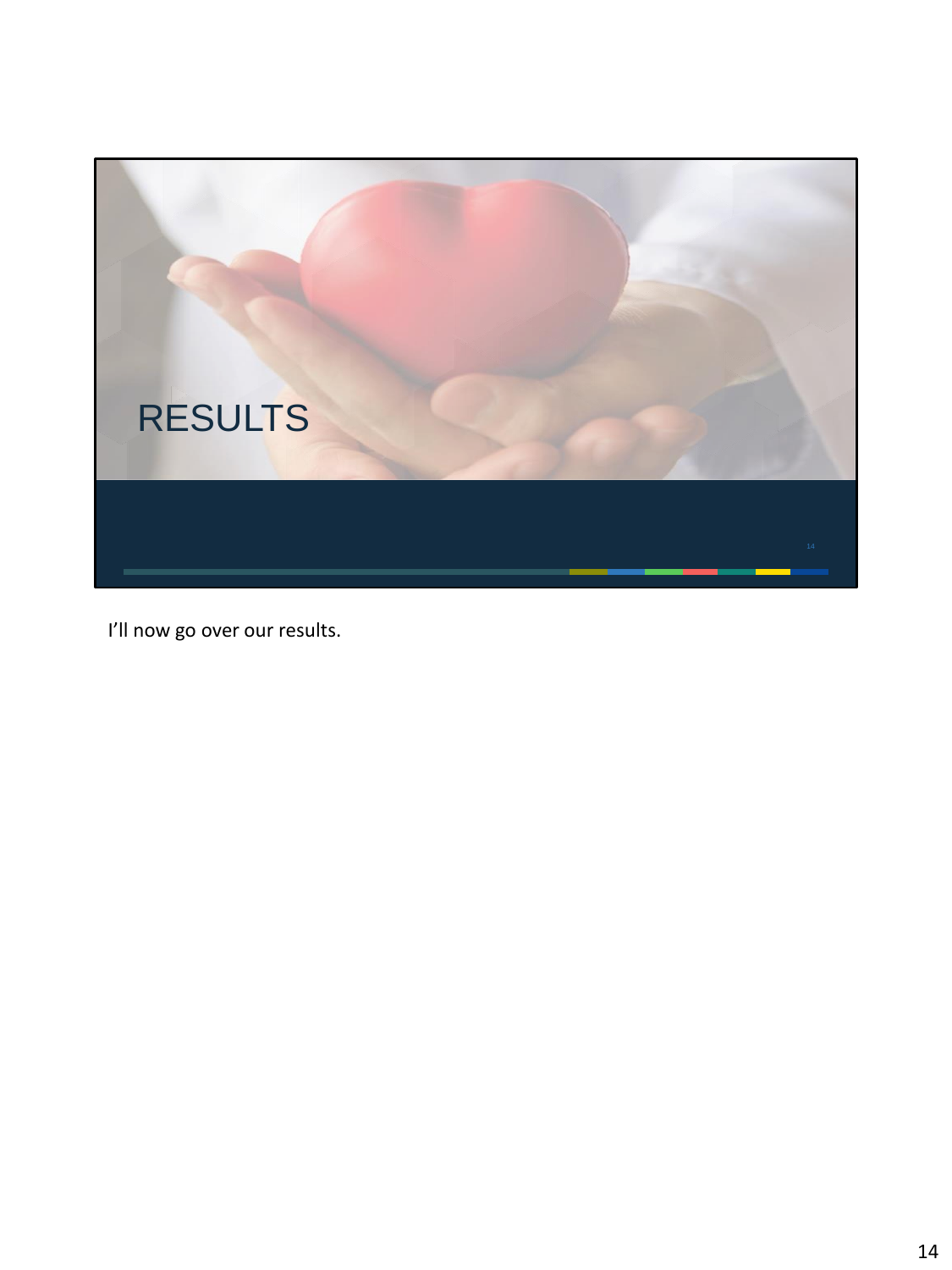

- o Covered by commercial insurance about half of the time
- o Covered by Medicaid one-third of the time
- For patients in the intervention group:
	- o Roughly half had diabetes (about 47%)
	- o One in five had Chronic Kidney Disease (about 22%)



## **Program Reach**

- We matched each patient in the intervention group with one patient in the comparison group, which resulted in an analysis sample of 4,322 patients equally split between the two groups.
- When examining the characteristics of the intervention group only, we found that the program reached patients who were on average about 60 years old and were evenly split between men and women.
	- The majority of those reached were non-Hispanic (about 88%) and white (about 70%); one in five patients was black (about 20%).
- Patients reached were covered by some type of insurance (about 99%) of the time during 2017 and 2018.
	- When examining the type of insurance that the patients were covered by, we found that about half of the time patients were covered by commercial insurance, and one-third of the time by Medicaid.
- Clinically, about half of the patients in the intervention group had diabetes (about 47%), and one in five had Chronic Kidney Disease (about 22%).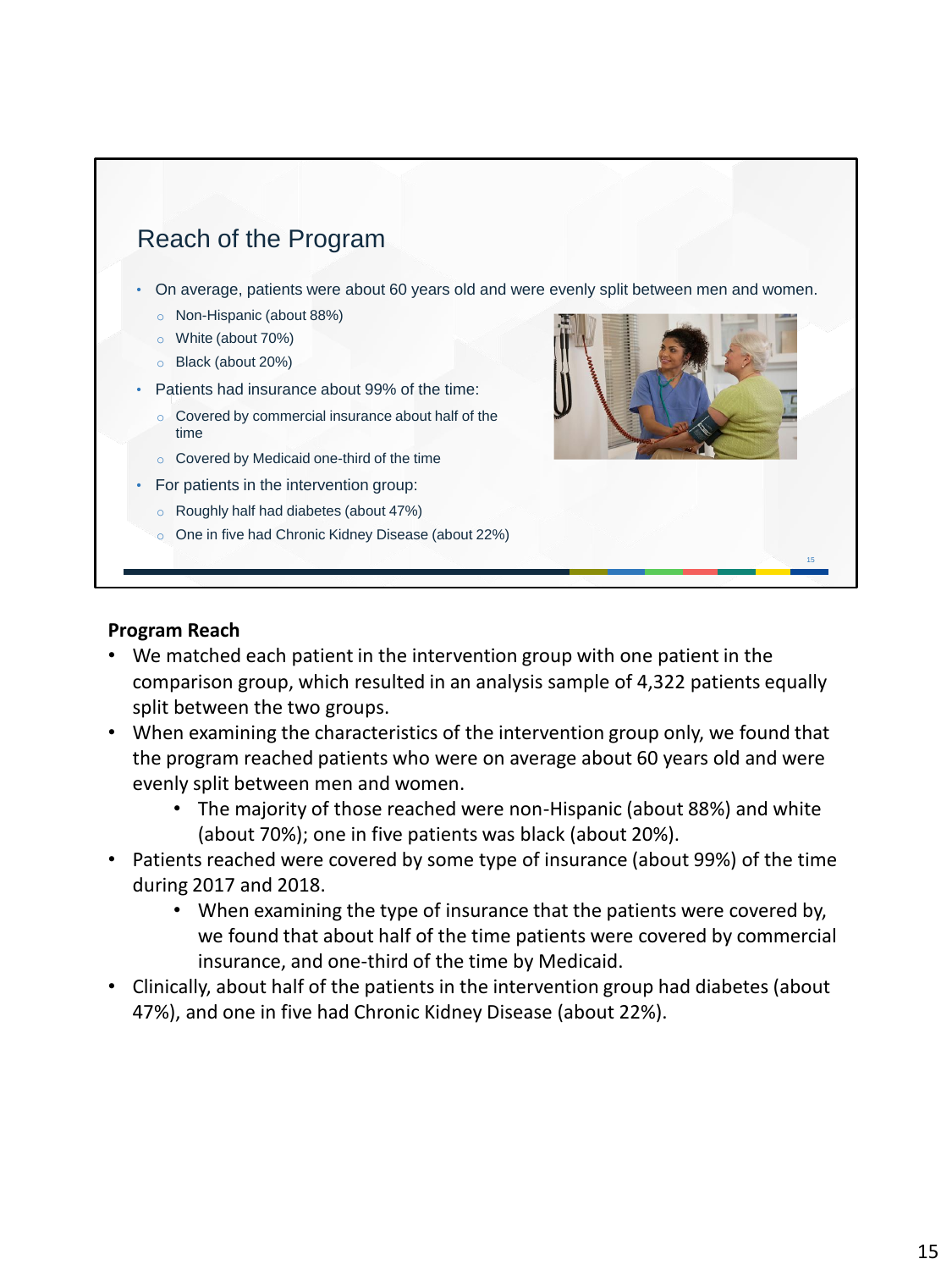

Through our qualitative data collection, we were able to understand the key elements of success of the program. Respondents confirmed the importance of staffing, leadership support, funding, and training. Additional components identified as key to program implementation included a team-based approach to patient care and the availability of needed equipment and facilities.

- A team-based approach to patient care is a fundamental component of the program and is consistent with the PPCP approach on which the program is modeled.
	- Respondents discussed the utility of the team-based approach to address the projected shortage of PCPs by spreading responsibility for patient care among a diversity of healthcare providers, including those embedded within Michigan Medicine clinics and located at Meijer community-based pharmacists.
- Additionally, support from leadership within Michigan Medicine was identified as necessary both to institutionalize the program as a standard part of clinic workflow and to ensure that the Hypertension Pharmacists Care Program remains viable in the long term.
- In terms of reimbursement for services at Michigan Medicine clinics, although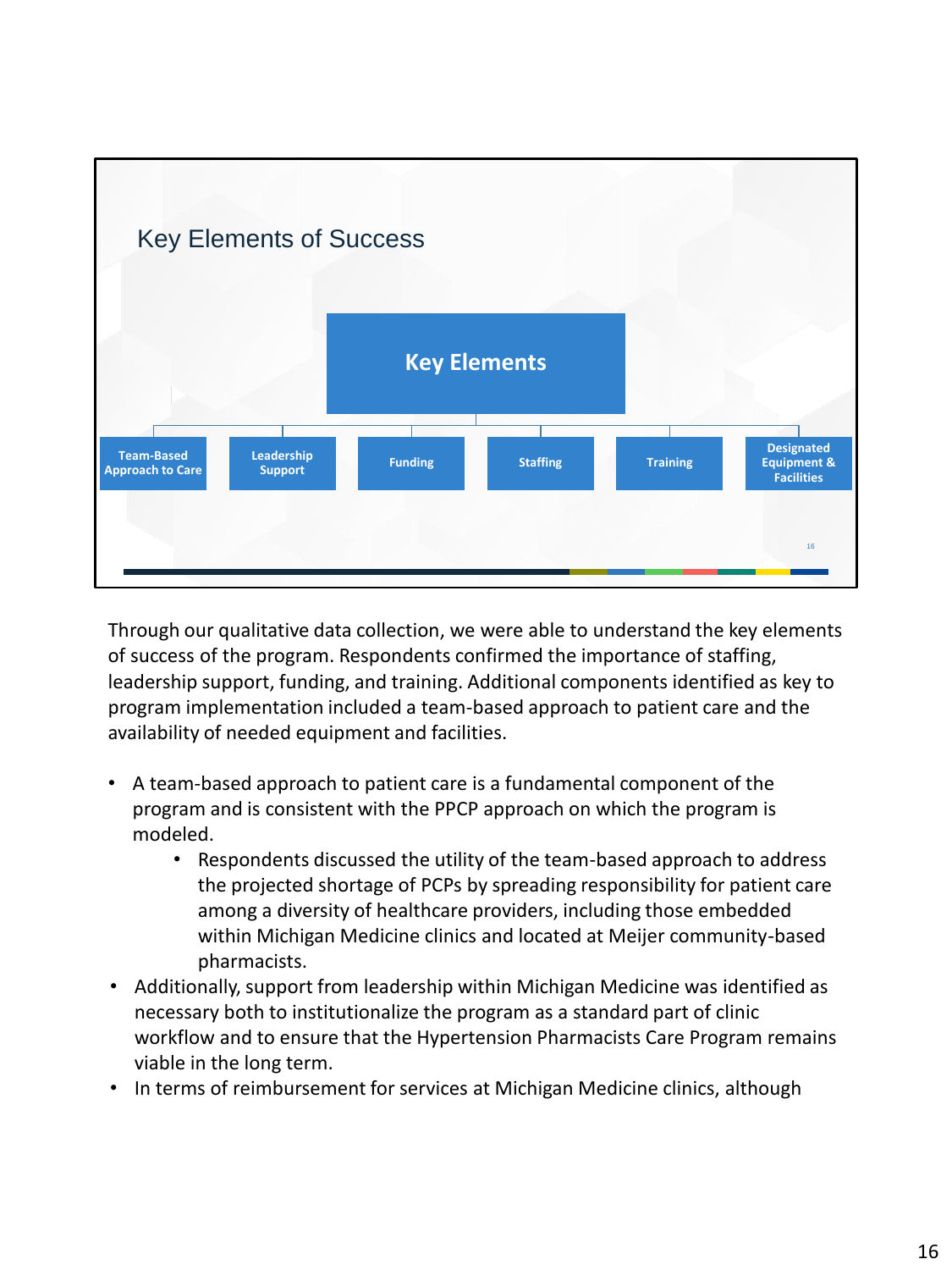pharmacists are not billable providers in the state of Michigan through Medicare, revenue to support the program is generated by Medicare Part D reimbursement for comprehensive medication review.

- Staff involved in the delivery of the program team include the clinical pharmacists and referring physicians. The core management team at Michigan Medicine consists of staff with clinical and administrative expertise.
- Thorough training was noted as essential, both to support high-quality patient care and to build trust and create positive collaboration between pharmacists and physicians.
	- Program staff described the importance of hiring pharmacists with strong educational and training backgrounds, providing ongoing support and training to Meijer pharmacists, and working with physicians to encourage their adoption of and referrals to the program.
- Program leaders and pharmacists from Michigan Medicine and Meijer noted the importance of having the equipment and space necessary to provide hypertension management care to patients.
	- Specifically, they described the importance of having a private area in which they can implement the PPCP and maintain calibrated blood pressure monitoring equipment (e.g., BpTRU monitor).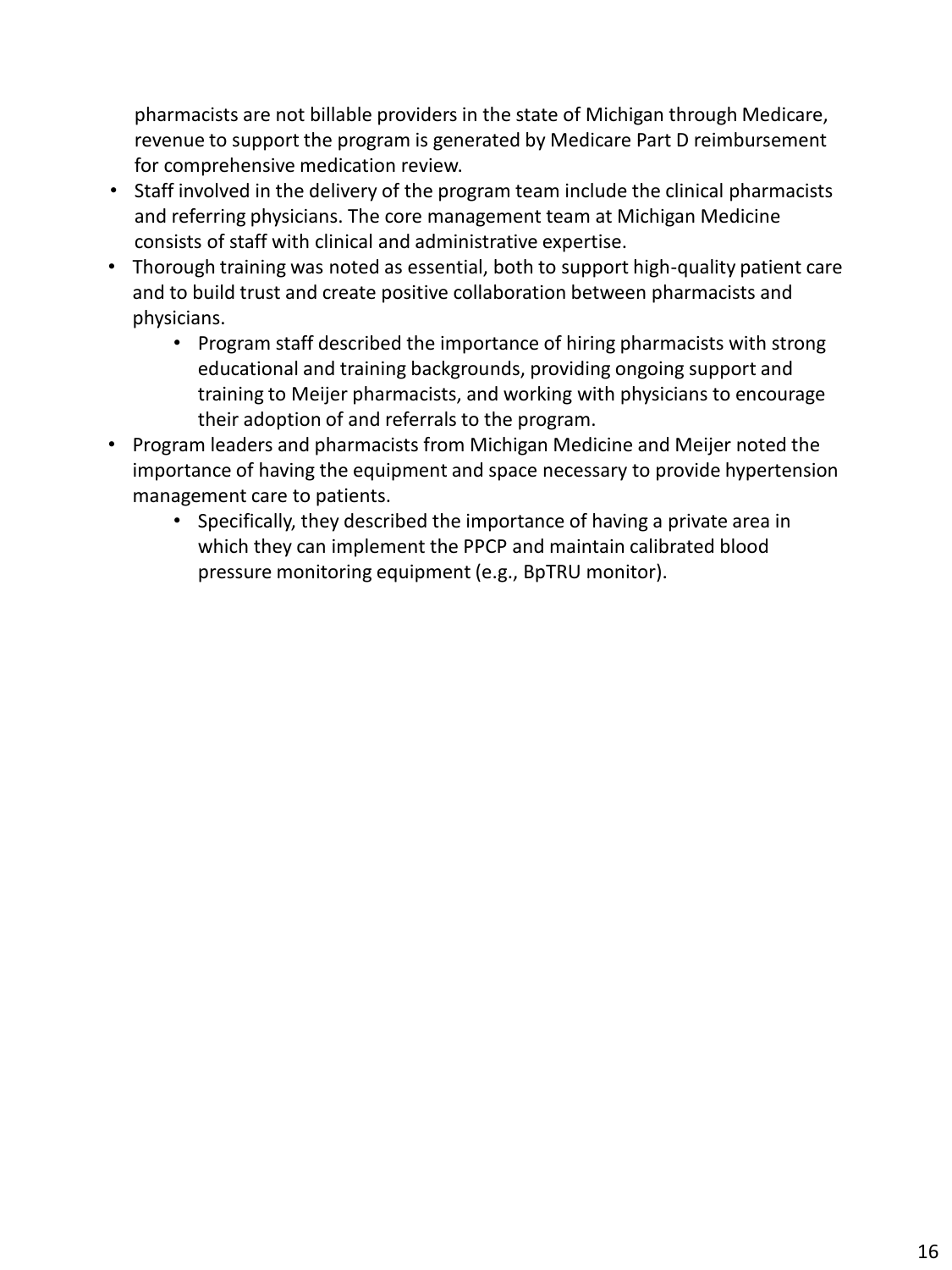

Our interviews with program leaders and providers revealed that the Hypertension Pharmacists Program has increased the availability of services to Michigan Medicine patients by extending care services at locations that are convenient for patients. Additionally, including pharmacists as part of the care team allows patients to work directly with pharmacists on hypertension medication plan, which frees up PCP time so that they can accept new patients by transferring existing patients to be managed by a pharmacist.

Additionally, the Hypertension Pharmacists Program has supported the achievement of quality measures. Interviewees reported an increase in the percentage of the patient population with their blood pressure under control and where this appears to coincide with the program's implementation. The analysis of the EHR data aligns with the qualitative findings. At 3-month follow-up, 66.3% of patients in the intervention group had achieved blood pressure control, compared to 42.4% in the comparison group, which is a statistically significant difference. At 6-month follow up, patients in the intervention group were also significantly more likely to have achieved blood pressure control than those in the comparison group. Similarly, on average, patients in the intervention group had significantly more days with their blood pressure at goal than those in the comparison group.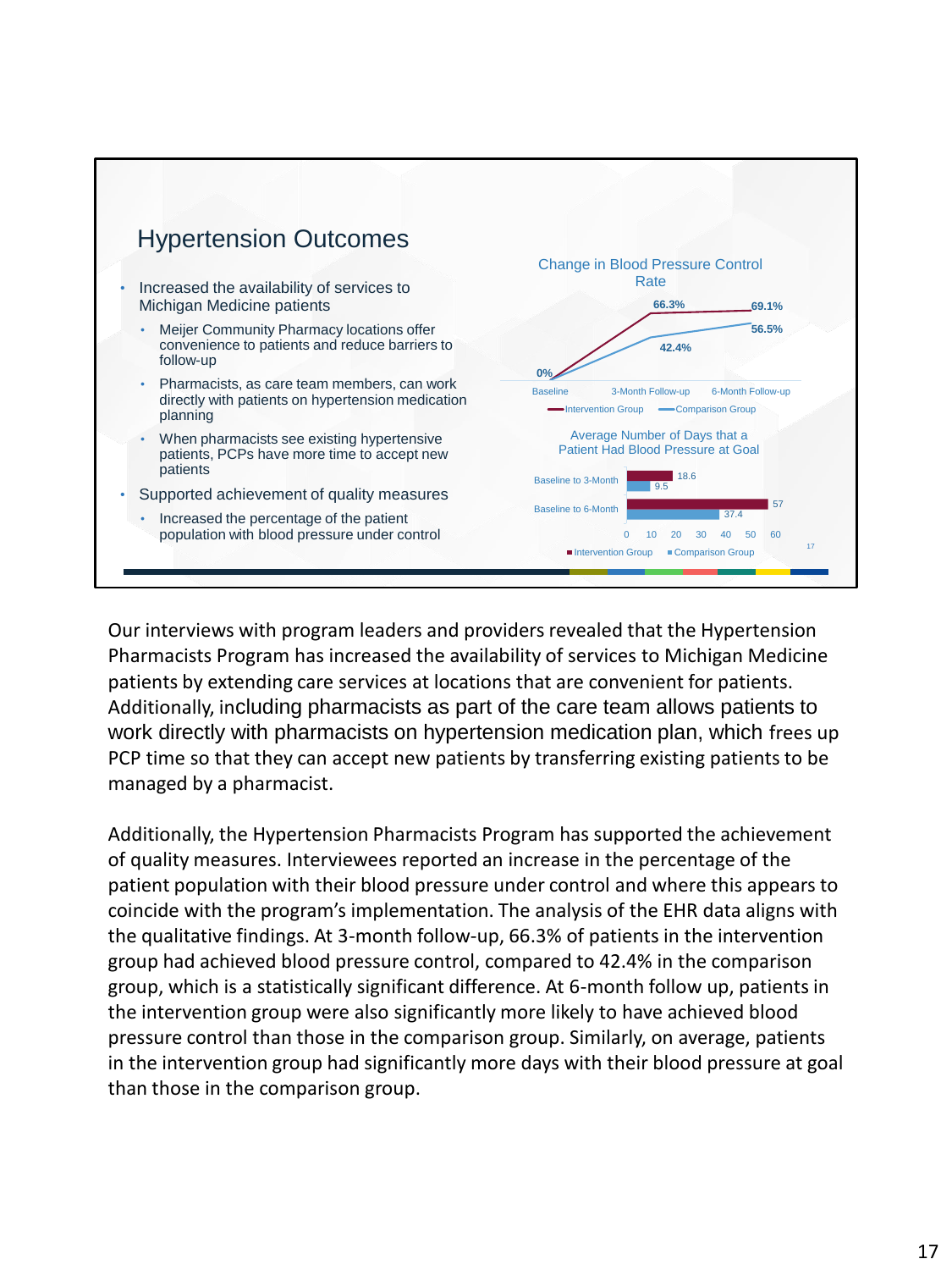

- Reimbursement for services is an important consideration for program sustainability.
- Michigan Medicine reported that they bill for pharmacist services as part of the coordinated care fee for some of the commercial and Medicare Advantage payers. However, they do not receive reimbursement for pharmacist services provided at Meijer pharmacies, including any additional pharmacist time spent with patients to discuss treatment and adjust medications.
- Interviewees also reported that pharmacists are not billable providers in Michigan through Medicare, and private payers often follow Medicare guidelines for reimbursement. This is a significant barrier to sustaining the program because much of Michigan Medicine's patient population is insured through Medicare.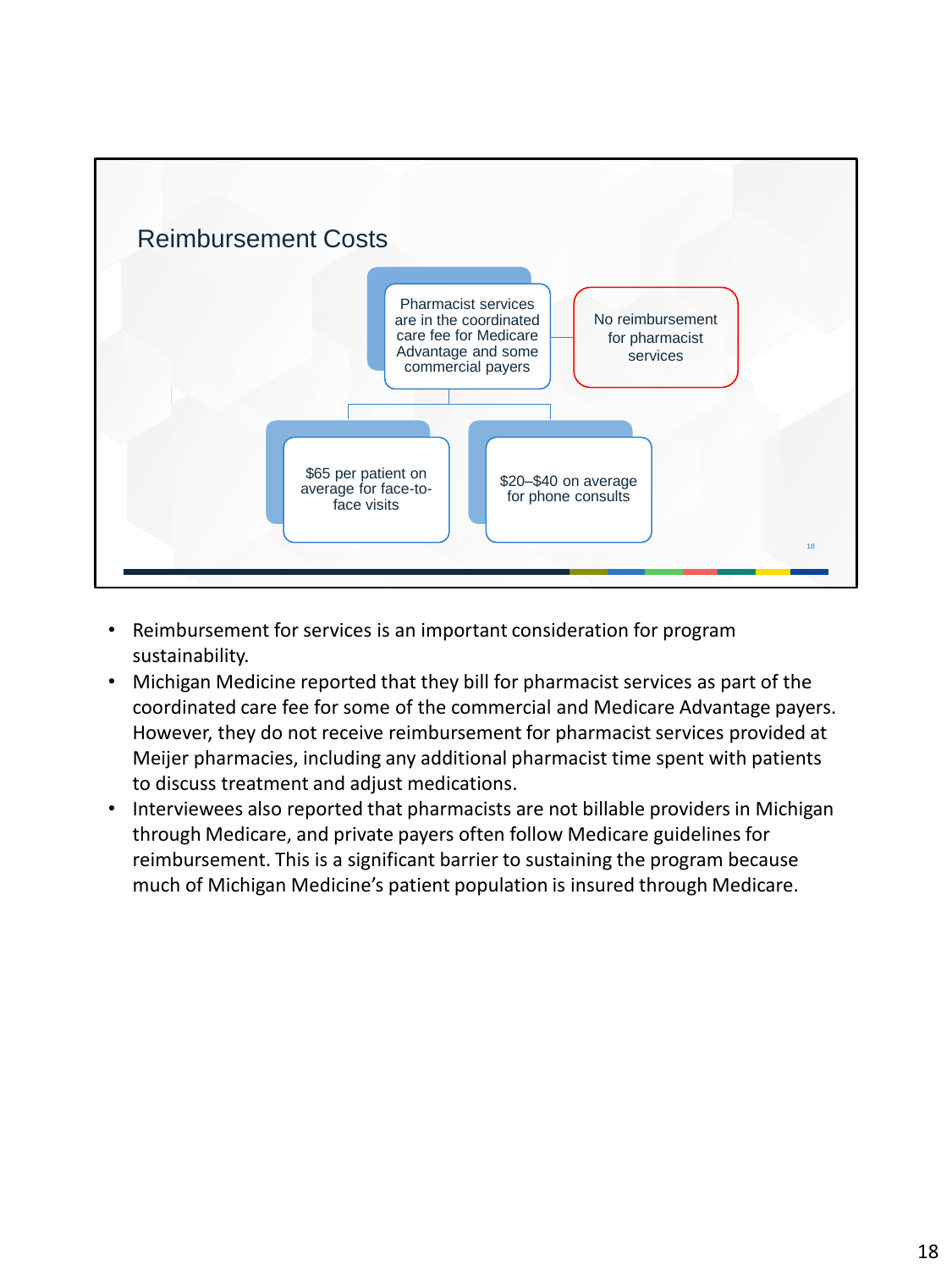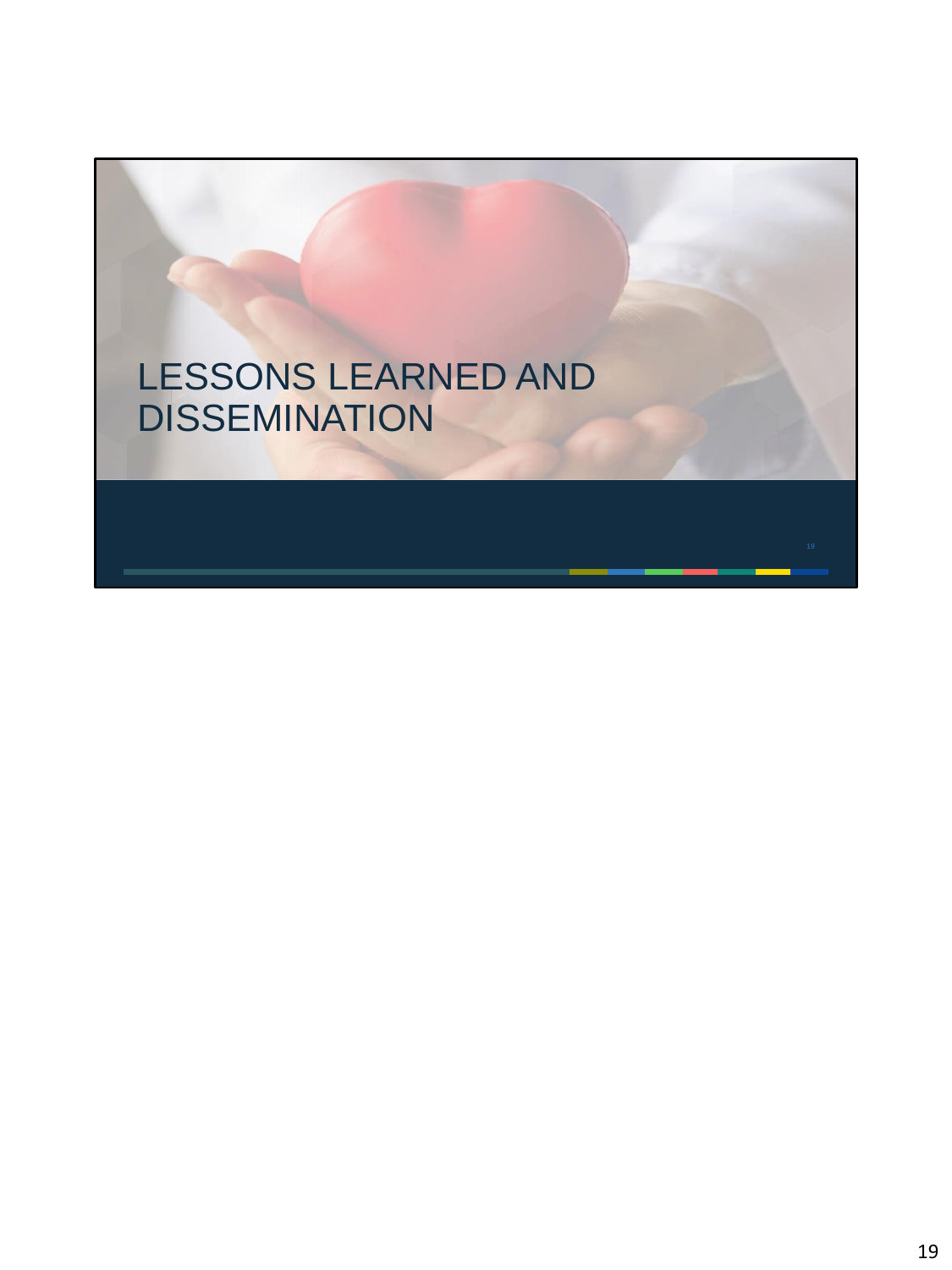

Through our evaluation, we also learned a lot about how the program could be replicated in other settings.

Key lessons learned involved the need for leadership support and a strong understanding of the program costs (e.g., staffing and infrastructure) compared with the potential reimbursement options. The evaluation also highlighted the need for formalized roles through Collaborative Practice Agreements and shared pharmacist/physician EHR access. Both of these components help facilitate trust and communication between pharmacists and providers and support the implementation of team-based and patient-centered care. Additionally, it is important to address patient concerns about community pharmacy visits through education on how pharmacists support the management of high blood pressure. Finally, pharmacists need designated, private clinical space to support quality engagement with patients.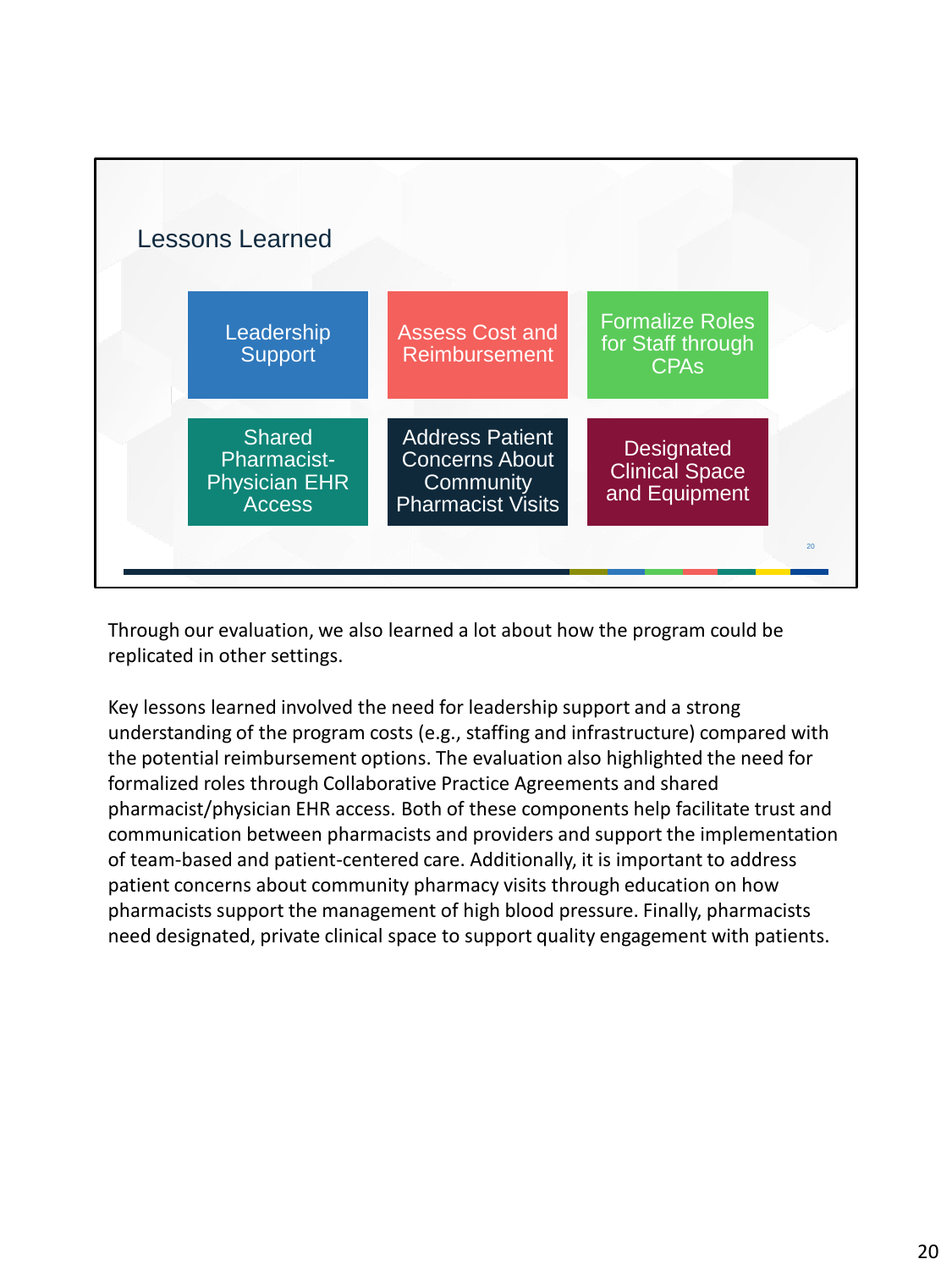

We've developed some dissemination materials that may be helpful for others interested in this work. First, we've developed an implementation guide for the Pharmacists' Patient Care Process which is available on the CDC webpage. The guide is for public health practitioners and health care professionals interested in putting a hypertension pharmacists' program rooted in the PPCP into action. It provides guidance on the core elements of this model and how they can be implemented in other settings. The guide also provides information on monitoring and evaluating the PPCP model and how to plan for sustainability.

We've also developed a manuscript that has been accepted at the American Journal of Preventive Medicine.

Link:

https://www.cdc.gov/dhdsp/evaluation\_resources/guides/pharmacists\_patient\_care. htm